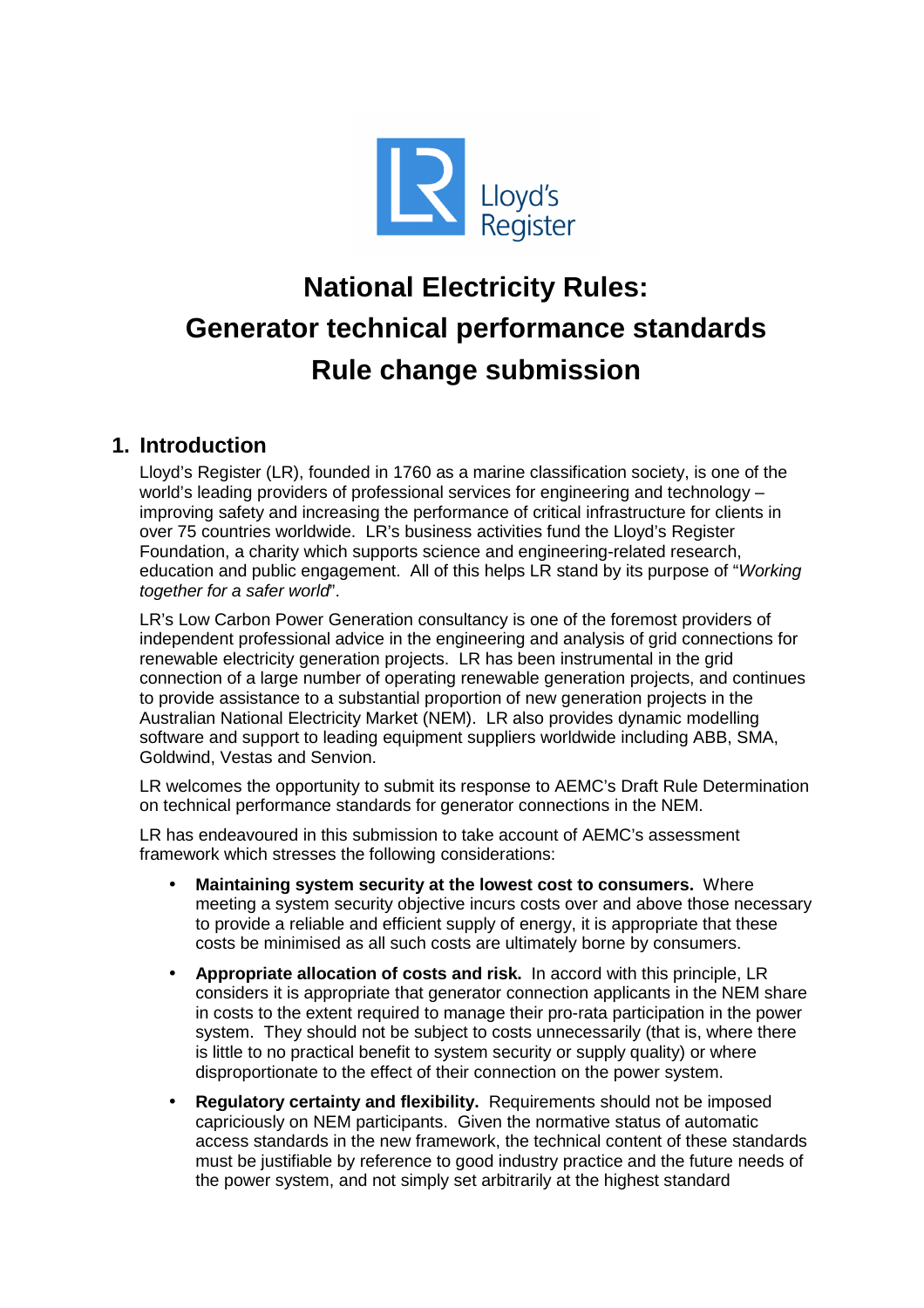conceivable. Likewise, minimum access standards must not act to restrain prospective participants or technologies which could otherwise connect without material adverse effects on system security or quality of supply. Moreover, LR considers that in the interests of certainty, requirements should be worded to avoid undue complexity and so that practical tests to establish a clear boundary between compliance and non-compliance can be formulated in a transparent manner.

• **Technology neutrality.** In certain cases it is appropriate to formulate technical requirements by reference to specific aspects of particular generator technologies. However, such requirements must not discriminate by placing more onerous obligations on some generator connections over others by virtue of the particular technology used. Wherever appropriate, requirements should be described in a way that is 'blind' to the specific technology behind the connection point.

Our submissions on specific aspects of the Draft Rule are arranged under headings mirroring those in the Draft Rule Determination by the AEMC.

## **2. Negotiating process for connections**

The new negotiating framework in the Draft Rule establishes a new normative role for the automatic access standard under each technical requirement clause. Previously, only a few specific clauses required applicants to demonstrate performance as near as practicable to the automatic standard. This is now required across the board, but subject to practical criteria around plant damage, local power system conditions and the feasibility – both technical and commercial – of meeting the automatic standard.

LR is largely in agreement with the balance struck by the AEMC in the new framework, specifically in retaining the right of a connection applicant to propose a negotiated standard below automatic (with reasons) where meeting the automatic standard is so costly as to be commercially infeasible, and the explicit obligation on NSPs and AEMO to provide reasons for rejecting a negotiated standard. LR agrees that the technical standards for generator connections must continue to evolve in response to ongoing technology developments (in renewable energy generation and battery storage in particular) and to accommodate rapid change in the technology mix within the NEM generation portfolio.

At the same time, LR agrees that any further restrictions on the ability of applicants to propose and receive feedback on negotiated access standards would create a level of ex ante regulation of the power system contrary to the principles of maintaining system security at least cost, and of allocating those costs efficiently. As other submissions to this Rule Change have stressed, the relationship between applicants on the one hand and NSPs and AEMO on the other is highly asymmetric. New generator connections are also highly technically constrained already by the nature of existing networks, which historically were not developed to accommodate generation in geographically diverse locations.

## **2.1. Network connection principles**

For consistency with the new framework, the proposed rule includes the deletion of clause 5.1A.2(d) which provides a general right to request a negotiated access standard below the automatic standard where this does not adversely affect system security or quality of supply. Given the new normative requirements of clause 5.3.4A(b1), the existing clause 5.1A.2(d) would no longer accurately reflect the principles for network connection.

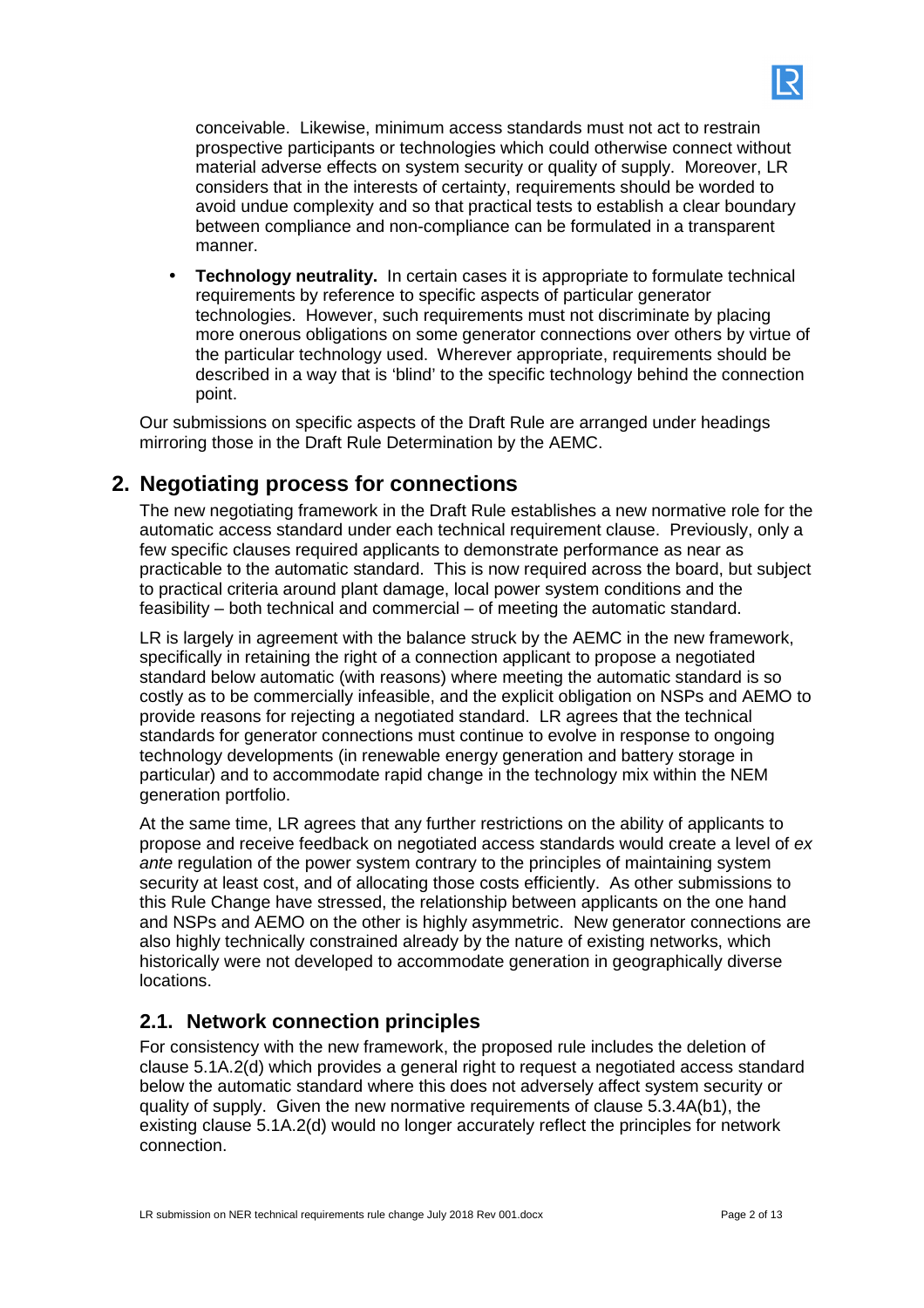

LR considers that although the principle as currently worded will not stand in light of the new framework, it is not appropriate to propose wholesale deletion of this clause. This is because the underlying principle is no more than an expression of the agreed principles that system security should be managed at least cost to consumers and that costs should be efficiently allocated between generators and other NEM participants. As indicated above, these principles both imply that where additional costs must be incurred by an applicant to meet an automatic standard, and yet meeting this higher standard is not actually necessary on system security or quality of supply grounds, the lower standard ought to prevail where appropriate taking into account technical and commercial feasibility, and the circumstances of the local network (which may be read as including the reasonably foreseeable near-term evolution of the power system). This is not merely a concession to connection applicants but a fundamental expression of the NEO.

It is not unreasonably argued by AEMO and other stakeholders that the ongoing evolution of the power system makes it difficult to predict system security in the near to medium term, and this warrants holding generators to higher performance standards as a protective measure even taking into account the underlying principles above. LR considers this is adequately addressed by the new 5.3.4A(b1) requirement to consider "power system conditions at the location of the proposed connection", as in practice "power system conditions" are already read by AEMO and NSPs as including reasonably foreseeable developments. In addition, by the principle of efficient cost-sharing, NSPs themselves should be guided by the rules to favour network-level solutions to future system security challenges where (as is often the case) this can be provided much more efficiently and cost-effectively than through ex ante requirements on generators.

LR therefore recommends that in place of deleting clause 5.1A.2(d), this clause be reworded to be consistent with the new negotiating framework. The following wording is suggested:

- A Registered Participant or person intending to become a Registered Participant may request connection of a facility, modification of a connection, or alteration of connected plant at a standard below an automatic access standard if the connection, modification to the connection, or alteration of connected plant does not adversely affect
	- o power system security;
	- o the quality of supply to other Network Users; and
	- $\circ$  any previously registered performance standard for the connected plant;

and where connection at the automatic access standard would not be appropriate having regard to

- $\circ$  the need to protect the *plant* from damage;
- o power system conditions at the location of the connection; and
- $\circ$  the commercial and technical feasibility of complying with the *automatic* access standard.

## **2.2. Provision of information by NSP**

Based on the above principles, LR supports the parallel submission by Eneflux Pty Ltd that the reciprocal obligations by NSPs should explicitly include the provision of information relevant to assessing whether a negotiated standard is appropriate under the new clause 5.3.4A(b2).

Although a connection applicant is able to request standing system data from AEMO under clause 3.13.3(k) for the purpose of carrying out the power system analysis studies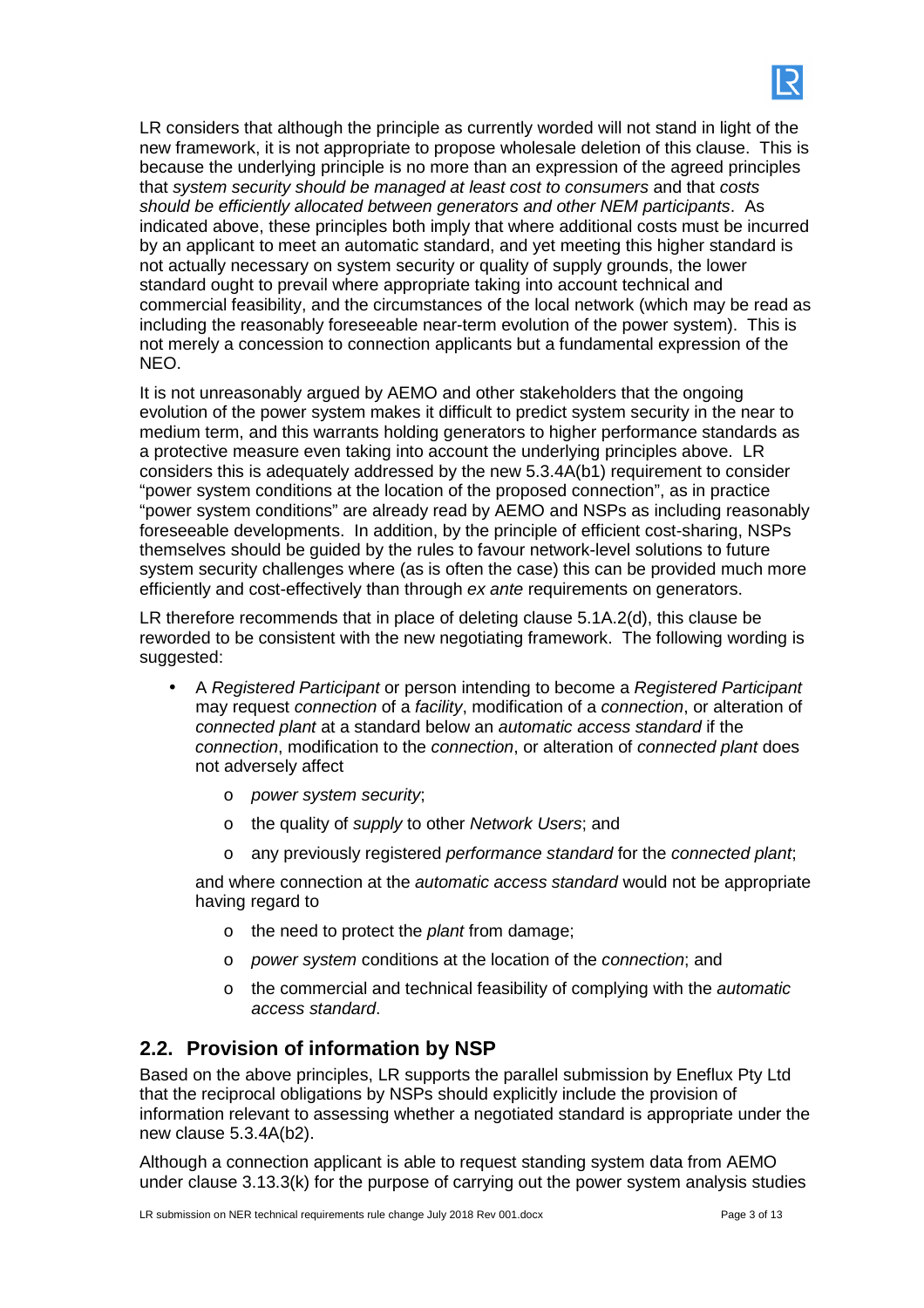

necessary to assess the performance of a connection, LR's experience with many such connections is that additional supporting information must be requested from the NSP to ensure these studies are as accurate as required for the NSP to be able to conduct meaningful due diligence on the evidence supplied by the applicant. Under both the existing and proposed rules, connection applicants rely on the NSP supplying this additional information voluntarily. This raises a critical procedural risk for the applicant, which the proposed rule heightens by raising the standard of evidence required from connection applicants.

Accordingly, LR recommends that as an improvement to the proposed rule, an additional paragraph 5.3.4A(b3) or equivalent be inserted, stating that:

- for the purpose of preparing reasons and evidence under paragraph (b2), a Connection Applicant may request technical data and information from the Network Service Provider that, in addition to information provided under rule 5.3.3 and standing data available to the Connection Applicant under rule 3.13.3, the Connection Applicant considers is reasonably necessary to determine whether a proposed negotiated access standard is appropriate; and
- subject to obligations in respect of *confidential information*, a Network Service Provider must provide to the Connection Applicant either the data or information requested, or else details of the evidence that, in the Network Service Provider's reasonable opinion and in the absence of the requested data or information, would adequately demonstrate that the proposed negotiated access standard meets the requirements of paragraph (b).

#### **2.3. The cost of analysis**

It needs to be acknowledged that both the new negotiation framework, and the increased stringency of most automatic access standards, will substantially increase the 'burden of analysis' for generator connections. Much more substantial analysis effort will be demanded in future from connection applicants, equipment suppliers, NSPs, AEMO, and consultants and advisors to all the above, on tasks including:

- The assessment by connection applicants of prospective connection performance against requirements of system security and quality of supply to establish compliance as near as practicable to the more stringent automatic access standards in the amended Schedule 5.2.
- The provision by connection applicants of the required reasons and evidence for negotiated access standards against the requirements in clause 5.3.4A(b1).
- The provision by AEMO and/or NSPs of reasons for rejecting a negotiated access standard.
- The provision by AEMO and/or NSPs of requests for additional evidence from Connection Applicants where this is considered inadequate under clause 5.3.4A(b2).

These additional tasks required under the new framework do not come without cost, which will ultimately add to the cost of generation in the NEM. It is LR's experience that technical assessment and due diligence under the existing rules can easily occupy over 20 person-months of engineers' time, even in the absence of the regulatory and jurisdictional policy changes that have been seen in the NEM in the past two years. To adhere to the principle of maintaining system security at least cost, such analysis effort should always be directed toward a tangible purpose, and not reduce to multiplying up simulation cases for the sake of it or diverting effort to issues that have no material consequence for the safe and secure operation of the power system.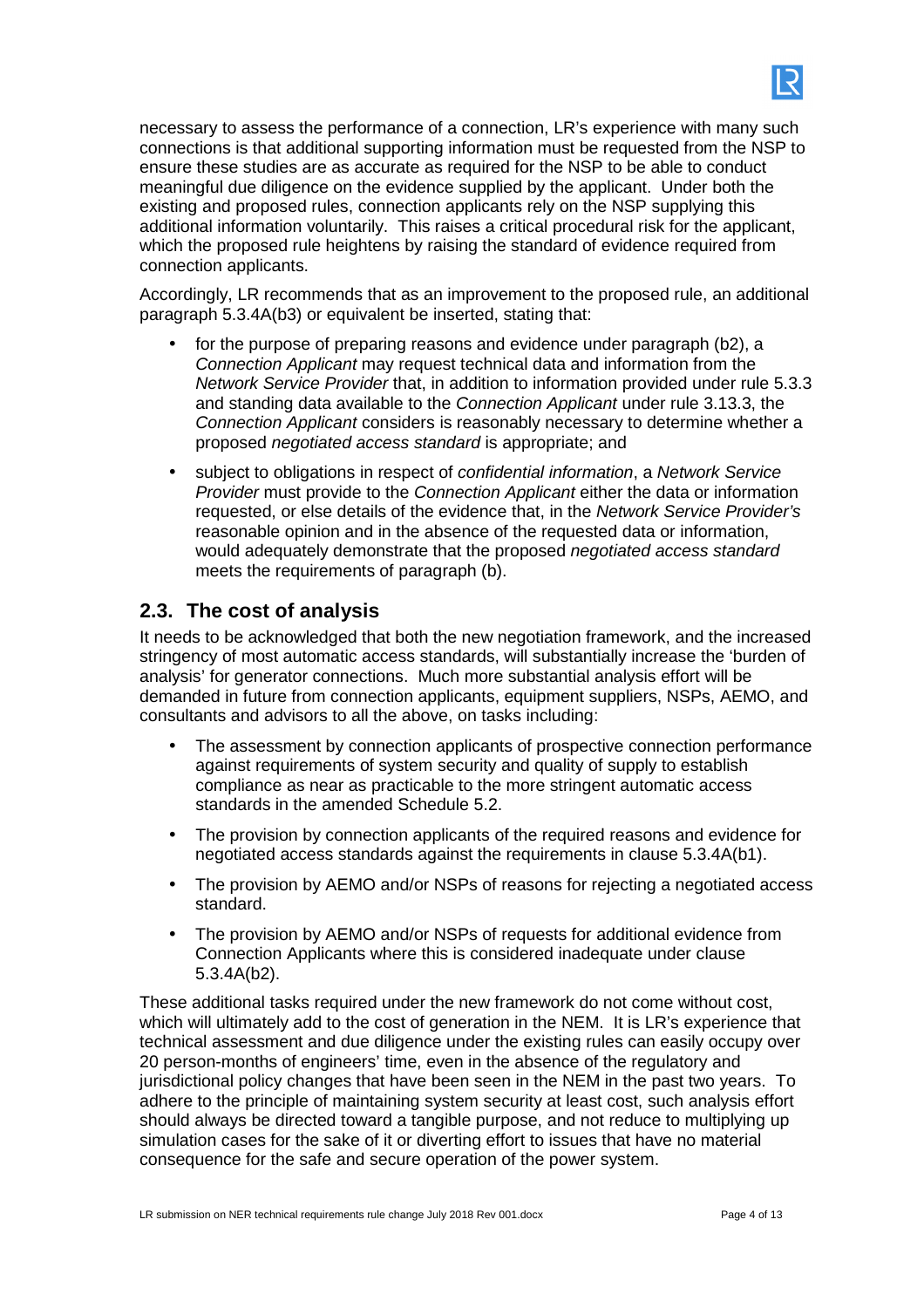

While LR does not recommend changes to the draft rule specifically to address this issue, it leads to the principle – when assessing specific technical clauses below – that access standards have clear assessment criteria and are justified by appeal to good industry practice and engineers' 'common sense', which should also help ensure that the reasons for defending or rejecting a standard are not too difficult to articulate.

## **3. Active power capability (S5.2.5.11, S5.2.5.14)**

LR does not make any specific recommendations in regard to the approach to active power capability. LR considers that the frequency control requirements in S5.2.5.11 should continue to be interpreted as 'unit capability' requirements only, with actual participation in frequency control ancillary service or special control schemes to be negotiated separate to S5.2.5.11 compliance matters.

# **4. Remote monitoring and control (S5.2.6.1, S5.2.6.2)**

LR generally agrees with the approach taken to remote monitoring and control in the Draft Rule Determination and with the inclusion of remote control capabilities to reflect what already occurs in practice for generating systems in the NEM.

LR recommends a slight revision to this clause to generalise the type of setpoint in subclause (b1)(1), which in the draft rule refers only to the "voltage control" setpoint. It is suggested that this be amended to "voltage, reactive power or power factor setpoint (as appropriate)".

See also the point made in Section 6 below regarding the specification of numerical values for a power factor setpoint.

# **5. Reactive power capability (S5.2.5.1)**

LR agrees with the general approach taken by AEMC in the draft rule for clause S5.2.5.1, specifically the recognition that circumstances exist where the provision of reactive power capability is immaterial to system security or to quality of supply. In general, the appropriate level of reactive power capability will depend on the particular network and location within that network of the generator's connection point, as provided in clause 5.3.4A(b1). This same clause should also ensure that departures from the automatic access standard for reactive power capability for specific connections are adequately defended.

The proposed clause S5.2.5.1 does however reword the minimum access standard in a manner that may be difficult or confusing to interpret. The draft wording "must be capable of supplying or absorbing…an amount of reactive power of at least the amount equal to zero" is unwieldy, and an alternative form of words may better avoid confusion while preserving the intention of the minimum standard, which is to allow the parties (including AEMO) to agree any level of capability down to zero as appropriate for the connection and consistent with power system security, and to clarify that the minimum and automatic standards together define a range of compliance.

As a technical point, LR notes that where a generating system does not offer any level of controllable reactive power, this 'minimum position' is typically not to operate with zero reactive power at the connection point, but rather with zero reactive power at the terminals of generating units. This will lead to a reactive power at the connection point which is nonzero, but nonetheless fixed as a function of the active power production and network voltage at any given point in time.

This observation may be used as the basis for a technically more meaningful formulation of the minimum standard such as the following: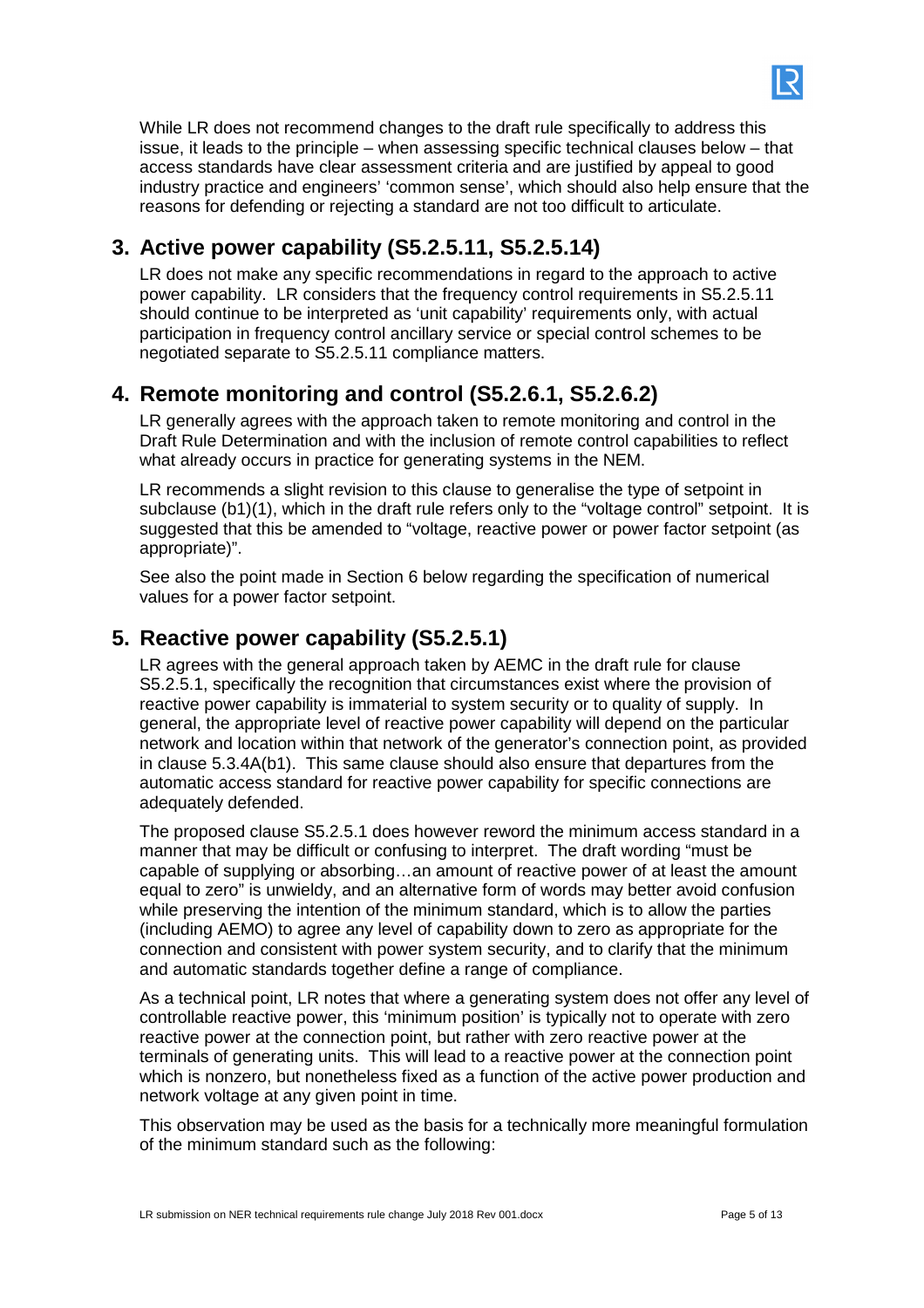

• The minimum access standard is a generating system operating at any voltage at the connection point within the limits established under clause S5.1a.4 without a contingency event, must supply or absorb continuously at the connection point a certain amount of reactive power, which may be either zero or an amount specified and agreed with the Network Service Provider and AEMO as a function of active power generation and connection point voltage.

Once again, the context for this standard is as the absolute minimum required for NEM connections in those cases where NSPs and AEMO agree this is appropriate.

## **6. Reactive power control (S5.2.5.13)**

LR generally accepts the reasoning of the Draft Rule Determination in regard to voltage and reactive power control requirements, but makes the following points:

- It will not be in general practical or desirable for a generating system to automatically switch between voltage, reactive power and power factor control modes in accordance with the requirement in paragraph (2A). LR acknowledges that NSPs may desire this functionality at certain locations for operational purposes, and that a switching function is currently provided by some South Australia wind farms. However, in order for this to be properly considered as part of the connection process, the NSP should be required to advise as part of its clause 5.3.3 response that such a procedure is contemplated, and to provide reasonable assistance to the connection applicant in the formulation and design of the required procedure. Considerations of potential plant damage and of technical and commercial feasibility must continue to apply in accordance with clause 5.3.4A(b1).
- There is no equivalent in the draft rule to the existing S5.2.5.13 automatic access standard requirement for an excitation control system or voltage control system to include "reactive current compensation". This change may have been made as a consequence of the new provisions for droop adjustment of a voltage setpoint; however it should be recognised that reactive current compensation may perform a function slightly more general than voltage droop. LR suggests that this omission be clarified.
- The new requirements for numerical accuracy of both reactive power and power factor control are specified as "within 0.5% of its setpoint" for consistency with the accuracy requirement for voltage control. However, additional clarification is required as to what this '0.5%' represents, as in the voltage standard this is generally taken to represent 0.005pu, or 0.5% of nominal voltage. LR recommends that '0.5%' in the case of reactive power or power factor control be interpreted as the equivalent reactive power output being accurate to within 0.5% of the nameplate capacity of the generating system.
- LR recommends that for the purpose of power factor control setpoint communication, the numerical value of a 'power factor' setpoint may be determined by agreement with the NSP and AEMO to be either:
	- $\circ$  the fixed ratio P/S of active power to apparent power (equivalently, the cosine of the power factor angle) with a separate indication of 'leading' (inductive) or 'lagging' (capacitive); or
	- o the fixed ratio Q/P of reactive power to active power (equivalently, the tangent of the power factor angle).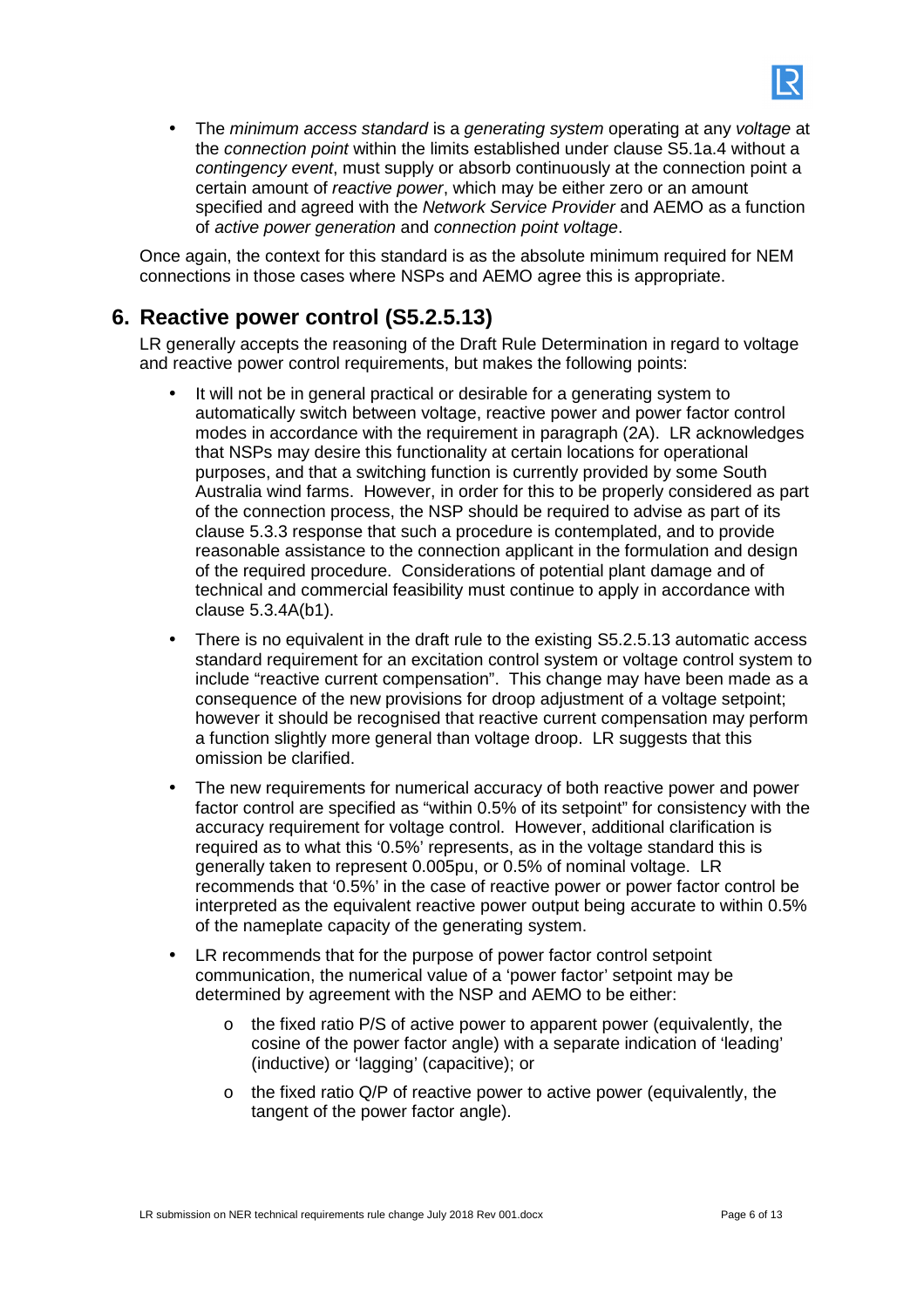

#### **7. Reactive current response during disturbances (S5.2.5.5)**

LR agrees with the parallel submission from Eneflux Pty Ltd regarding the potential adverse consequences of a firm requirement for a specified level of reactive current injection (absorption) for events causing abnormal low (high) system voltages. As that submission sets out, the adverse consequences of mandating current injection (absorption) at a level between 2% and 6% of continuous current rating for every 1% change in voltage may include:

- Heightened shifts in grid voltage phase angles during and on recovery from disturbances, leading to instability of PLL and other controls in generating units.
- Hunting or cycling in and out of the low voltage ride-through (LVRT) or high voltage ride-through (HVRT) control mode of generating units, leading to large oscillations in power and voltage at the connection point.
- Entrapment of the generating unit controls in the LVRT or HVRT mode due to interaction of this mode with the ordinary voltage or reactive power control used for normal operation. Mandating a high current gain in the LVRT or HVRT mode can make it impossible to effectively coordinate these separate control systems for a smooth handover from one to the other.
- Incompatibility with the slowing of PLL and other controls that is deliberately applied in 'fringe of grid' locations to improve robustness to large shifts in grid voltage phase angles.

These consequences are magnified for weak grid sites, and have been observed by LR in its own connection studies for generation projects throughout the NEM.

Strict application of the required reactive current injection capability as a mandated performance standard at specific sites can for the above reasons require the addition of costly auxiliary plant such as synchronous condensors and Statcoms, that would otherwise not be required. In practice, such a strict requirement would operate in a similar way to a 'minimum system strength' access standard of the sort the AEMC has ruled against on cost grounds.

LR recommends that the draft rule S5.2.5.5 be amended as follows:

- All access standard requirements for reactive current injection or absorption should be clarified as a requirement to demonstrate 'unit capability' only, with the actual current injection settings to be negotiated with the NSP and AEMO on a site-specific basis. The actual settings for reactive current injection and absorption on site should be able to be negotiated to a minimum level of zero, without this being deemed non-compliant with the relevant access standard.
- All references to reactive current injection or absorption during a disturbance shall be deemed to apply, by agreement with the NSP and AEMO, at one or other of:
	- o The generating system's connection point; or
	- o The aggregate of reactive current measured at all generating unit terminals and at the terminals of all items of dynamic reactive power equipment.
- The minimum rise time and settling time requirement for reactive current injection or absorption under the minimum standard, subclause (c)(4), should be removed. In place of this, the negotiating framework will apply to ensure the automatic standard requirements are achieved where appropriate, but that a lower rise time or settling time may be negotiated where this would otherwise involve substantial cost for additional reactive plant without any material improvement in system security.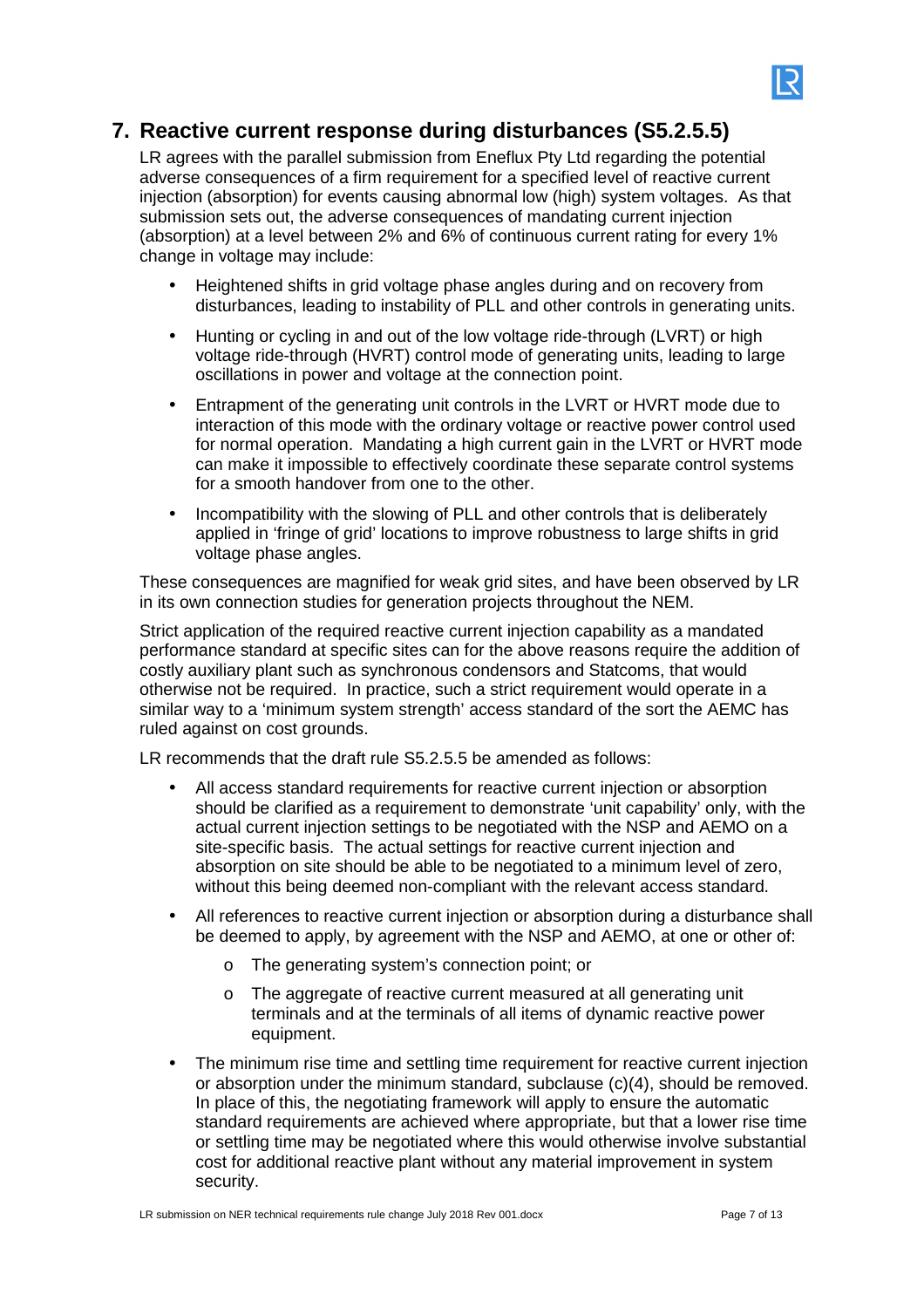• The stipulations on the range (85% to 90% and 110% to 112%) for activation thresholds of generating unit LVRT and HVRT modes under subclause (i)(4) should be removed. These stipulations amount to ex ante regulations that may not be appropriate for all conceivable connection locations and local power system conditions.

Notwithstanding the above, the following additional changes are recommended to ensure internal consistency of the S5.2.5.5 requirements:

- Subclause (b)(3)(iii) should insert after "clearance of the fault" the words "and recovery of voltage to between 90% and 110% of normal voltage". The active power recovery would otherwise be limited by a requirement to inject or absorb reactive current.
- Subclause (i)(4) should replace "activation of the reactive current contribution" with "activation of any distinct mode of operation for abnormal voltage". Some generating plants (both synchronous and non-synchronous) provide the reactive current contribution as an extension of normal operation, and there is no actual threshold setting applicable.
- Subclause (i)(5) should insert "after the occurrence of a fault" the words "causing a low voltage event". It is understood this clause is only intended to apply to low voltage events.

## **8. Continuous uninterrupted operation (S5.2.5.3, S5.2.5.4, S5.2.5.5, S5.2.5.7)**

LR generally supports the reasoning behind the more stringent definition of 'continuous uninterrupted operation' to account for prescribed active and reactive current response during the application of faults. LR however has serious concerns regarding the boundaries of compliance under the draft rule clauses, and with the feasibility of assessing compliance with certain clauses.

## **8.1. Minimum standards for voltage disturbances under S5.2.5.4**

The draft rule proposes new minimum access standards for the voltage disturbances which all generating systems must withstand under clause S5.2.5.4. This includes overvoltage disturbances in excess of 110% of normal voltage for durations up to 0.9 seconds, and undervoltage disturbances below 90% of normal voltage for durations up to 5 seconds.

The justification given for more stringent minimum standards is to ensure that generators are able to withstand more severe voltage disturbances that may occur in future as a consequence of likely reductions in system strength (fault level) across the NEM, and to reduce the chance of cascading failures as disturbances are prolonged or worsened due to generators disconnecting.

LR does not accept the reasoning that the situation for voltage disturbances is entirely different from that regarding reactive power capability. The appropriateness of a 'zero' minimum standard for reactive capability lies in the fact that there are certain network locations where the provision of variable reactive power is immaterial due to local system conditions – specifically, the relative insensitivity of voltage to changes in reactive power flow. Similarly, there are network locations (for example, major urban areas or locations near large hydropower facilities) where large voltage excursions due to low system strength are highly unlikely and will remain so for the foreseeable future.

In addition, there is a substantial degree of arbitrariness in the proposed minimum voltage standards (why 80% for 5 seconds, and not 2 seconds or 10 seconds?). The risk again arises that the minimum standard becomes an ex ante regulation that cannot

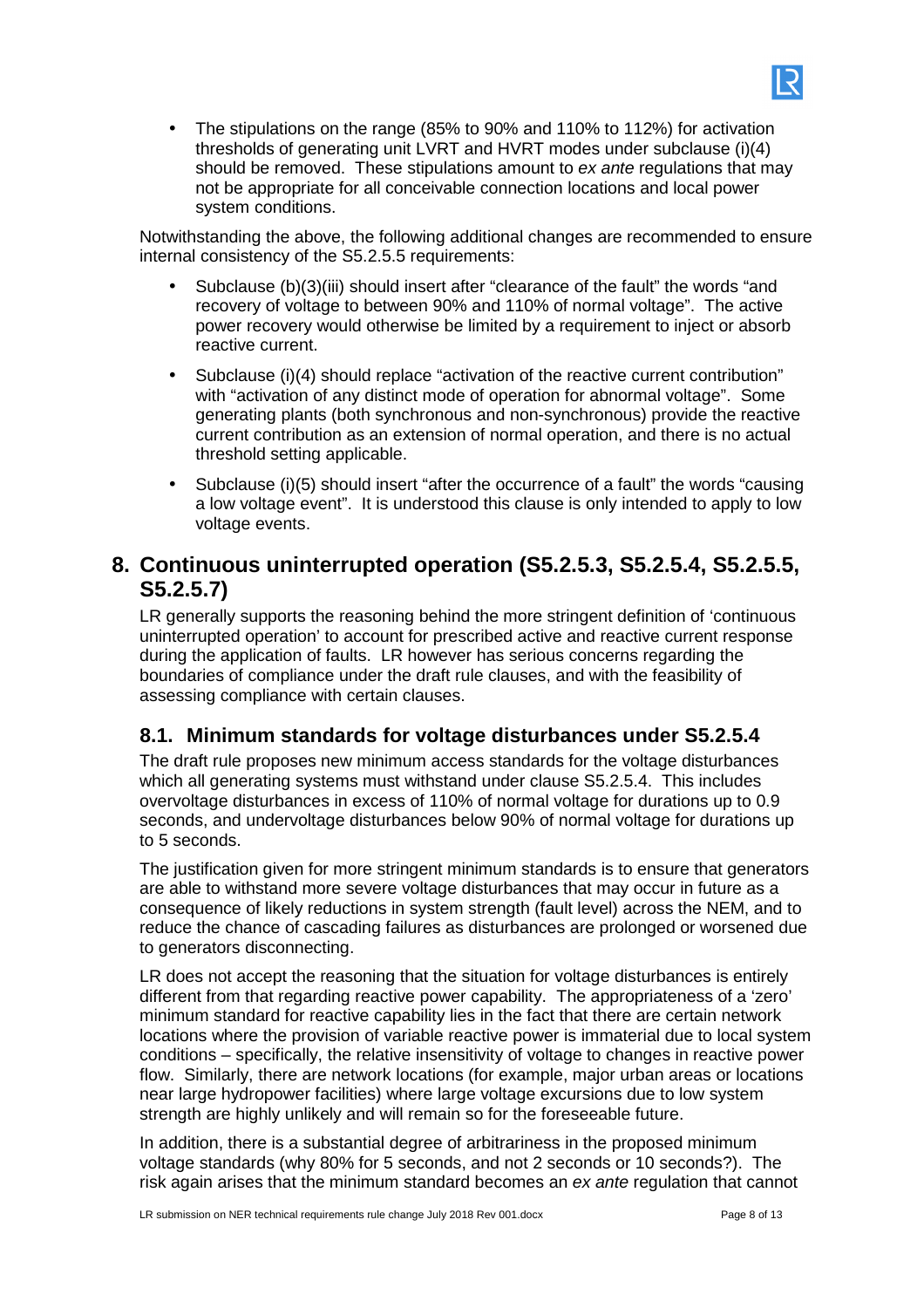

adapt to local system conditions at stakeholders' discretion, and that acts as a restraint on technologies that do not meet the particular level mandated. (LR is familiar with at least one major generator supplier and active NEM participant whose plant is not designed to operate at 80% terminal voltage for 5 seconds and likely could not be redesigned to do so without incurring substantial additional cost.)

In short, LR does not believe a convincing argument has been made that imposing a more stringent *minimum* standard for voltage excursions leads to a materially lower risk of cascading failures, relative to the current approach of aligning the minimum standard with the system standard for normal operation but requiring all generators to target performance as near as practicable to a more stringent automatic standard.

As to current practice, LR's recent experience with NEM generator connections is that:

- virtually none have proposed to connect at the current S5.2.5.4 minimum standard;
- most or all have been above at least the proposed S5.2.5.4 minimum standard for overvoltage; but
- many are not above the proposed S5.2.5.4 minimum standard for undervoltage.

At the same time, a sizeable percentage are able to demonstrate compliance with the current S5.2.5.4 automatic standard for both overvoltage and undervoltage, and many of these would be likely to comply with the proposed S5.2.5.4 automatic standard.

LR recognises that the proposed automatic and minimum standards for overvoltage have been extensively scrutinised and adapted during the consultation process leading up to the draft determination. The same level of scrutiny is not evident for the undervoltage standards, which is perhaps understandable since the automatic standard has not changed substantially from that in the current rules, and ultimately it is the automatic standard that sets the benchmark under the new negotiating framework.

LR therefore considers that on balance, the proposed S5.2.5.4 overvoltage standards are appropriate and the minimum standard, while above the current minimum, is not so onerous as to pose a barrier to entry for any specific technology or supplier working in accordance with current industry good practice. LR however considers that the new S5.2.5.4 minimum standard for undervoltage is set at too onerous a level and poses a barrier to entry to at least some technologies. In LR's view a less onerous standard (for example, 70% to 80% for 1 second and 80% to 90% for 2 seconds) would likely address concerns about restraining particular technologies while still guaranteeing a higher degree of resilience as a floor level. (It would, for example, most likely have functioned no worse than the proposed standard in regard to the grid-separation events recently observed in South Australia.)

LR considers that the new S5.2.5.4 automatic access standards in conjunction with the new negotiating framework should fulfil the desired function of guiding industry practice toward greater resilience to large voltage disturbances. Given the review process also proposed in the draft rule, there will be opportunities in the future to strengthen the automatic and minimum standards further where appropriate.

#### **8.2. Multiple disturbances**

LR agrees with the need to put in place access standards regarding the ability of generators to operate through a sequence of successive disturbances and not just isolated faults. For most generator technologies, the capability to ride through single disturbances also implies some capability to withstand multiple disturbances close together in time, and the main technical challenge is in quantifying this multiple disturbance capability.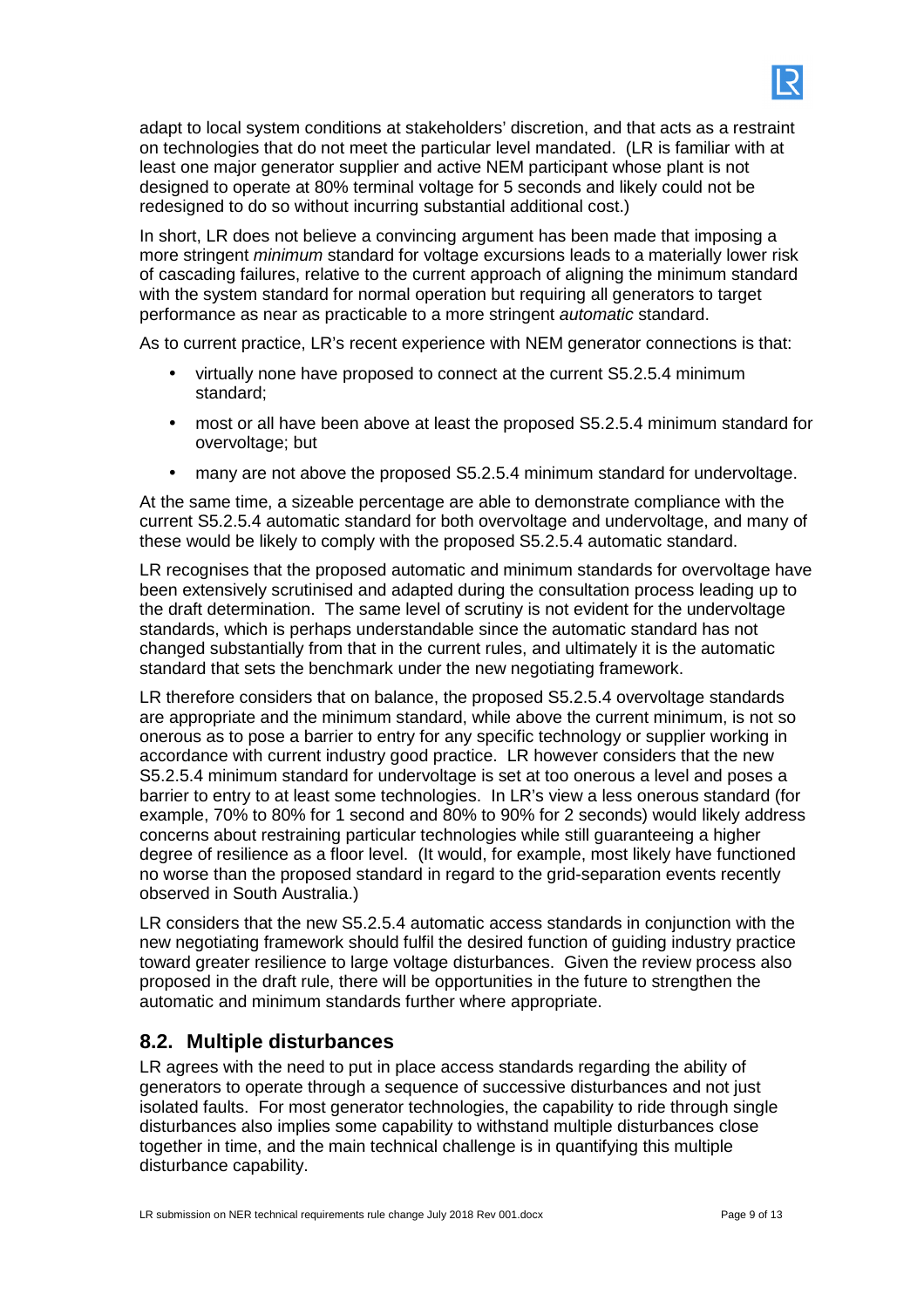LR's comments here arise from our position as a consultancy with many years of experience assessing the performance of generator connections, including the establishment of compliance boundaries and the formulation of test scenarios that provide a positive indication of compliance or non-compliance at specified levels of performance.

From this perspective LR has major concerns with the proposed access standards for withstanding multiple disturbances, both with the degree of complexity (which imposes a particularly high time and cost burden for analysis effort by connection applicants), and that in our view it is difficult to impossible to establish from these standards any practical compliance boundary or to establish from study evidence whether there is a substantive risk of non-compliance. For these reasons LR does not see the proposed standards as consistent with the objectives of regulatory certainty or maintaining system security at least cost.

For most technical requirements in the rules it is possible either to enumerate and test all credible study scenarios to establish compliance, or else to articulate a relatively small set of 'most onerous scenarios' or 'boundary cases', compliance for which is reasonably expected on engineering 'common sense' grounds to imply compliance for the potentially infinite set of scenarios not actually studied. The proposed multiple disturbance standards in our view fail these criteria:

- The set of all credible study scenarios for 'qualifying' multiple disturbances is so large that to exhaustively test all would be impractical.
- There is no readily identifiable subset of 'most onerous' scenarios where a positive result would reasonably imply positive results for all 'in between' cases. In more technical terms, this is because there are so many independent dimensions to the specified standard that the study space is not 'compact' in a topological sense.

The situation posed is akin to that considered by Wolpert and Macready's celebrated paper "No Free Lunch theorems for search" (Santa Fe Institute, Technical Report SFI-TR-95-02-010, 1995). To seek out potential non-compliant cases, when there is no obvious structure to the space of possible alternatives, there is no feasible alternative to picking valid scenarios entirely at random and hoping the sample size is large enough to capture the non-compliances. Yet the possibility always remains that there are noncompliant cases among those not sampled, and it is unclear how to 'structure' the sampling in a way that these can be identified with greater probability.

The practical effect of proposing such complex standards is to transfer system security risk from system operators to individual generators and equipment suppliers who are not best placed to manage this risk. Generators, having attempted to demonstrate compliance through a vast but necessarily non-exhaustive set of studies, will operate henceforth in an environment of uncertainty in which a potential major system event can be attributed to their non-compliance with clause S5.2.5.5 despite their best efforts, and irrespective of what other system factors beyond the generator's control may have contributed to the event.

Importantly, no such transfer of risk would have been necessary to exclude the specific class of protection settings that contributed to the South Australia black system event in 2016, which involved 6 faults of varying severity within a five-minute period. AEMO confirmed in its final incident report in March 2017 that "Changes made to turbine control settings shortly after the event has [sic] removed the risk of recurrence given the same number of disturbances." The practical import of this is that the specific sequence of disturbances of the type leading up to the South Australia event, appropriately translated to different locations in the network, could furnish a reasonable minimum standard for

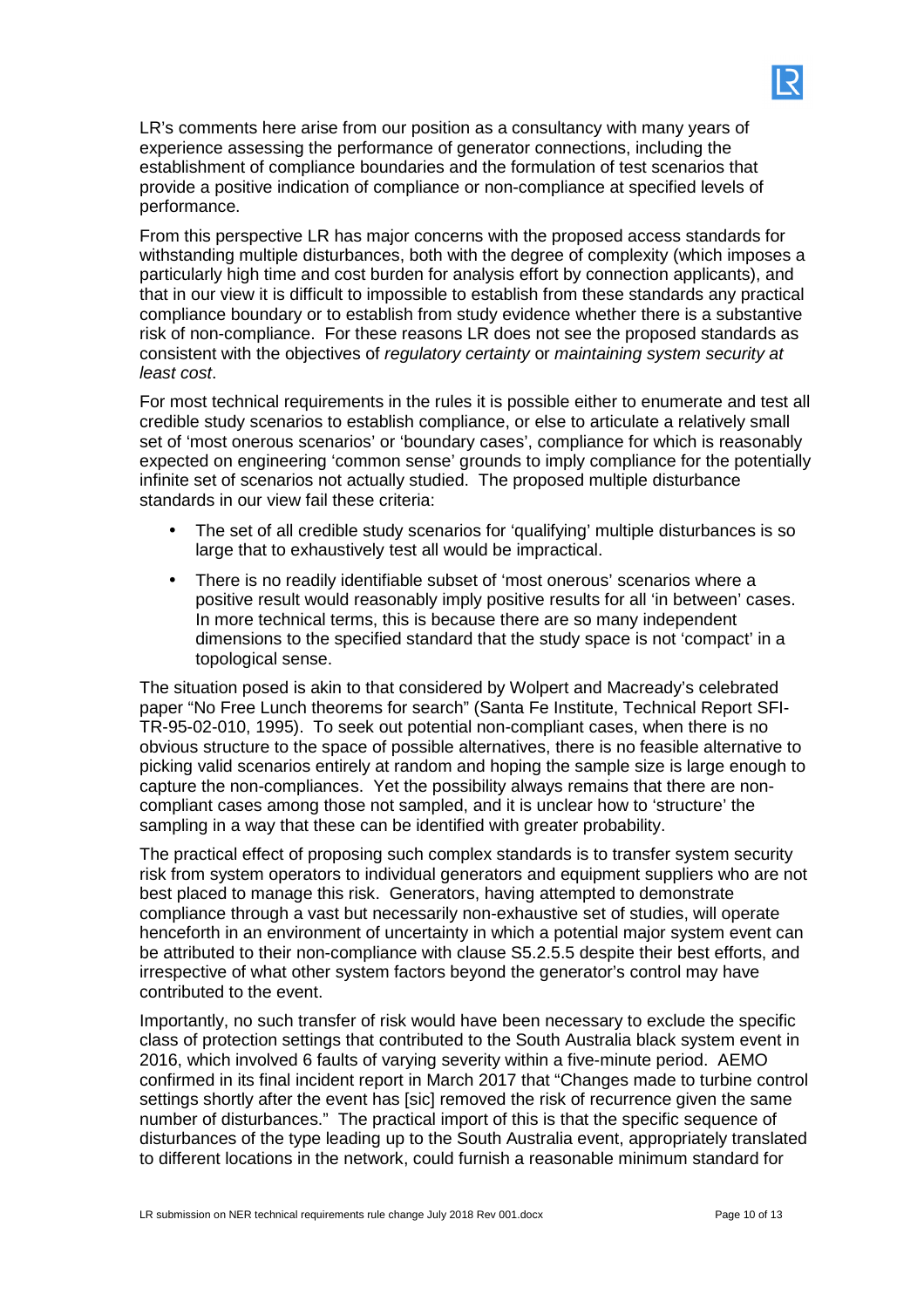

multiple disturbances that is both relatively straightforward to test and able to be met by most or all current generator technologies.

At the other end of the scale, some types of generators can withstand a very large number of disturbances in a short time period and/or withstand disturbances with arbitrarily short durations between events. This means there is in practice considerable latitude in formulating an automatic access standard provided it is within a framework where applicants may readily propose a lower negotiated standard without requiring a large and costly effort to provide the necessary supporting evidence. The existing provisions for the determination of 'plant standards' in clause 5.3.3 would likely assist in developing such a framework.

As long as the negotiating framework can accommodate the practical differences between specific technologies, the automatic standard can be substantially simplified (for example, to 6 deep faults and 9 shallow faults of a prescribed type in a five-minute period, without further qualifications) on the understanding that most applicants will put forward a negotiated standard, but the specific negotiated standard may be technology specific.

Another option, not so far considered, is to not prescribe any automatic standard for multiple disturbances, and instead rely on the minimum standard (and/or declared plant standards) to ensure a level of capability is provided. LR considers that the level of risk here may be practically acceptable, given that:

- With all generators required to meet a minimum standard involving multiple disturbances, 'loose' protection settings of the type that contributed to the South Australia black system event are already prohibited. There is a strong argument, based on the evidence provided to the AEMC to date, that ride-through of multiple disturbances is a 'threshold' phenomenon: once it is established for a smaller number of disturbances, it will work in practice for a larger number without significant additional effort.
- Clause S5.2.5.8 "Protection of generating systems from power system disturbances" already requires the documentation of all generator protection systems including the conditions for which a generating unit or system 'must trip' or 'must not trip'. There is no automatic access standard for this clause, which means the relevant protection conditions are always subject to negotiation with the NSP and AEMO and subject to the 'system security impact' test of clause 5.3.4A(b).
- The likelihood of an event leading to a more onerous sequence of disturbances than those leading up to the (already rare) September 2016 event in South Australia – and where the S5.2.5.5 performance of generators is the specific decisive factor in whether customer supplies are lost – has not been established. Notwithstanding the very high costs of such events (and given the point above that the 2016 event would have been avoided by simpler standards than currently proposed), one may legitimately question whether the cost of the additional study effort required in proving the proposed performance standard for every new generator connection in the NEM, and of additional mitigating measures by equipment suppliers, is greater than the expected loss due to such an event occurring. And should such an unfortunate event occur, there may be less costly mitigating strategies available that better protect customer supplies.

LR accordingly recommends a simplified approach to the multiple disturbance access standards as follows:

• The minimum access standard is that a generating system and its generating units must be capable of continuous uninterrupted operation for a sequence of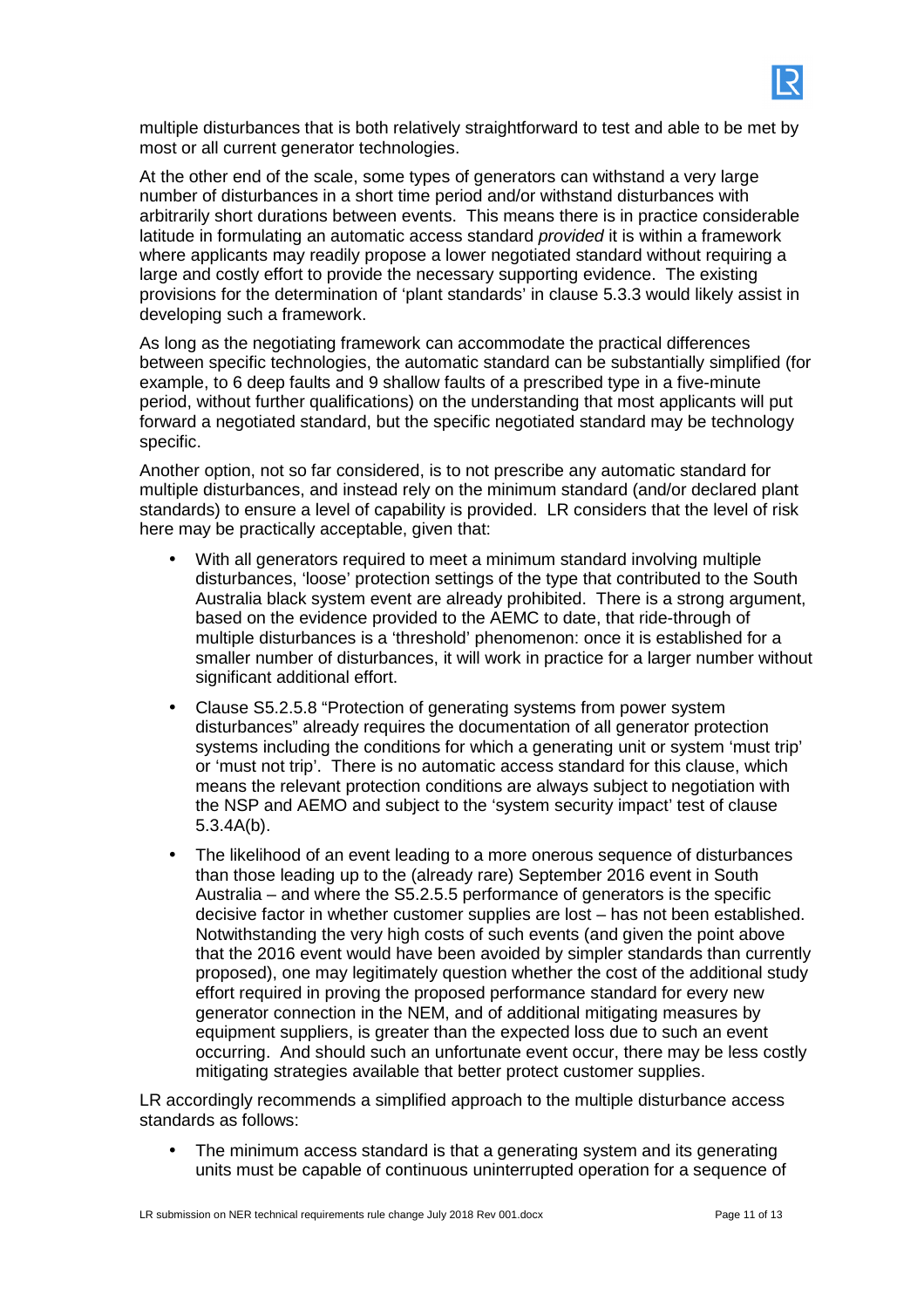

- There is either no automatic access standard, or the automatic access standard requires continuous uninterrupted operation for a sequence of six hard twophase-to-ground faults and nine shallow faults within a five-minute period, where the hard and shallow faults may occur in any order and at arbitrary times within this period, and are applied at the closest point in the transmission network to the generating system connection point. (This would lead to a standard similar to that adopted by ESCOSA in 2017.)
- Clause 5.3.3(b3) applies where the Reliability Panel has adopted a plant standard in regard to withstanding multiple disturbances.

#### **8.3. Partial load rejection**

LR agrees with the position in the Draft Rule Determination that in light of increasing penetration of non-synchronous generation in the NEM, it is appropriate that the requirement for partial load rejection capability be extended to this category of plant. LR also agrees with views expressed by stakeholders that this requirement is within the technical capability of most or all current non-synchronous plant technology, or can be added at modest cost.

LR also notes the clarifying statement in the Draft Rule Determination that where a partial load rejection event causes voltage or frequency to exceed other relevant performance standards for the generating system, those other performance standards take priority and the generating system is permitted to disconnect.

LR has some concern however about the practicality of testing the partial load rejection capability of a non-synchronous generator in pre-connection studies. As nonsynchronous generators are in general not designed to operate islanded with a passive load, load rejection can in practice only be studied where the generating system operates in parallel with a 'slack' synchronous generator or with a full NEM system model. The test would then effectively establish the joint capability of the generating system and the balance of generation. LR suggests it be clarified that where such study evidence is provided and demonstrates successful ride-through when total system load is reduced by the required amount, this will be taken as evidence of compliance.

## **8.4. Continuous uninterrupted operation: wording of definition**

A minor change is recommended to the wording of the new definition of 'continuous uninterrupted operation' in the Glossary. LR recommends that the wording of item (d) be adjusted to insert the word "operating" before "so as not to exacerbate or prolong".

## **9. System strength**

LR agrees with the approach taken in the Draft Rule Determination to not proceed with any new access standards in regard to 'system strength'. Such standards would be likely to substantially add to the costs of many new generator connections, while not making a readily quantifiable contribution to overall power system security.

# **10. Transitional arrangements**

In regard to the status of existing projects that have negotiated or are negotiating connections under the existing technical requirements, LR considers that adequate